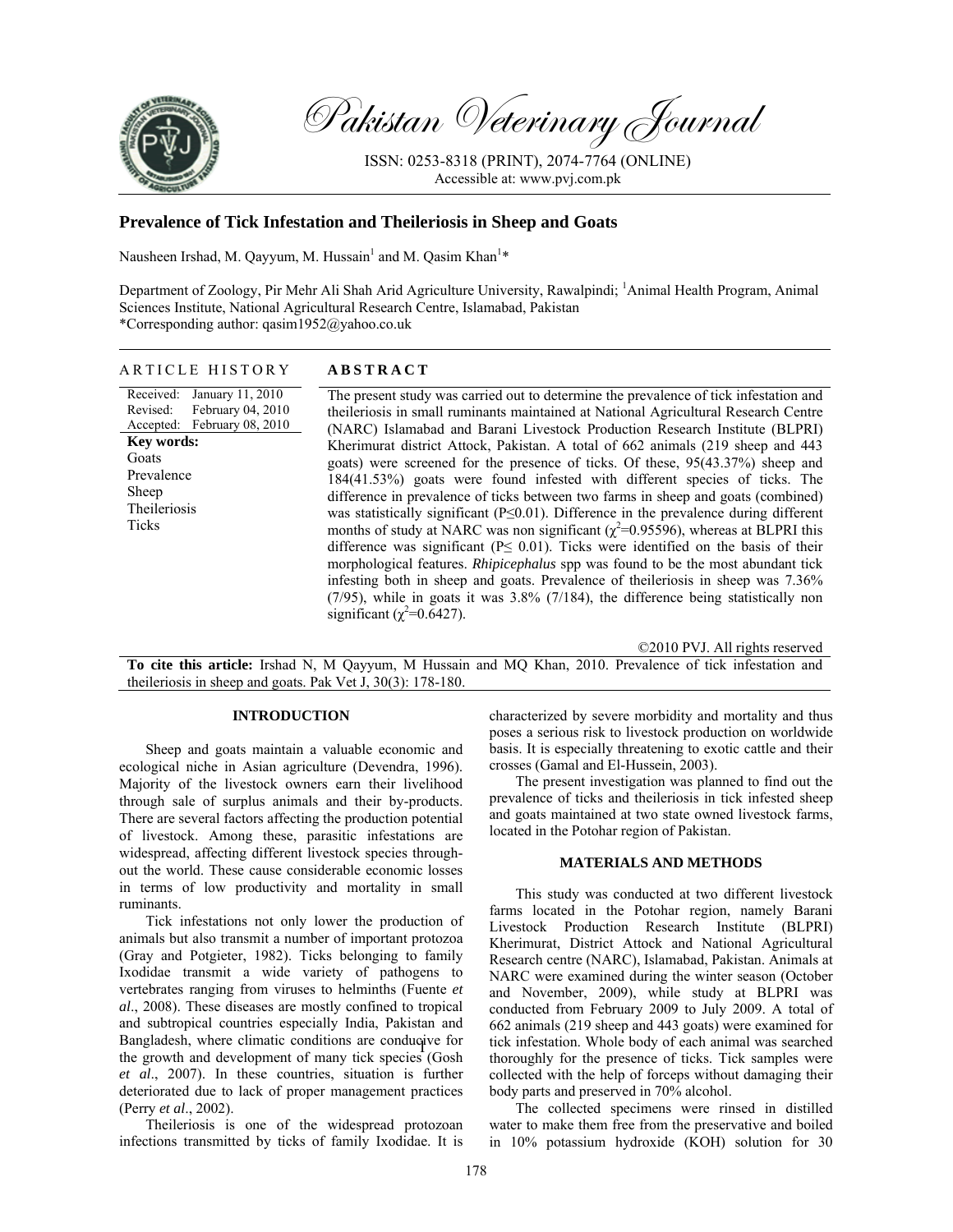minutes to remove excess of chitin. Cleared specimens were treated with 10% glacial acetic acid for 5 minutes to remove the traces of KOH, washed with distilled water and stained with 10% acid fuchsine for 2 minutes. Then these were again washed to remove excessive stain. Stained specimens were dehydrated through different percentages of ethyl alcohol i.e. 30, 50, 70, 80, 90% and absolute alcohol. Specimen were cleared in clove oil and mounted in Canada balsam on glass slide. Ticks were morphologically examined under the stereomicroscope and identified following Soulsby (1982).

Blood samples from 279 animals infested with ticks (95 sheep and 184 goats) were collected directly from jugular vein in sterile tubes containing ethylenediamide tetra acetic acid (EDTA) from November, 2008 to July, 2009. Thin blood smears were prepared, air dried, fixed in absolute methanol for 10 minutes and stained with Giemsa stain. These slides were examined under light microscope for presence of theileria organism. The Chisquare method was used to determine magnitude of differences in different variables among different groups.

#### **RESULTS AND DISCUSSION**

In the present study, the overall prevalence of ticks was recorded as 43.37 and 41.53% in sheep and goats, respectively (Table 1). At NARC, 10.03% sheep (5/50) and 8.6% (5/58) goats were found infested with different species of ticks. The respective values were 53.25% (90/169) and 46.49% (179/385) at BLPRI, Kherimurat (Table 1). When compared within two farms by

combining sheep and goats at both the farms, the results showed significant difference (P≤ 0.01) in prevalence between the two farms. This difference in prevalence at both farms may be due to the fact that animals at NARC were examined during the winter season (October and November, 2009), while study at BLPRI was conducted from February 2009 to July 2009. Hot and humid season favors the propagation and multiplication of ticks (Soulsby, 1982).

Prevalence of ticks was higher during the summer season (May-July, 2009) at BLPRI (Table 2). When compared between different months of study period, the difference in prevalence in sheep at NARC was non significant, whereas it was statistically significant (P≤0.01) in goats. No difference in prevalence in sheep may be due to small number of animals examined during only two months. At BLPRI, difference in prevalence during different months of study in sheep and goat was significant (P≤0.01). These results are in agreement with the findings of Sayin *et al.* (2003), who reported that tick infestation started in spring and reached its highest peak level in July. The variation in tick prevalence in different areas can be attributed to a variety of factors like geoclimatic conditions, association and life style of different species of animals, awareness/ education of the farmers and farm managemental practices (Khan *et al*., 1993). The high prevalence rate during the hot months (May-July) at BLPRI may be attributed to hot and humid season prevalent during these months as ticks infestation is influenced by temperature, rainfall and relative humidity (Gosh *et al*., 2007).

**Table 1: Prevalence of ticks in small ruminants of NARC Islamabad and BLPRI Kherimurat district Attock, Pakistan** 

| <b>Station</b>    | No. of sheep    |                  |                 | No. of goats     | Total No. of sheep and goats |                  |  |
|-------------------|-----------------|------------------|-----------------|------------------|------------------------------|------------------|--|
|                   | <b>Examined</b> | Infested $(\% )$ | <b>Examined</b> | Infested $(\% )$ | <b>Examined</b>              | Infested $(\% )$ |  |
| <b>NARC</b>       | 50              | 5(10.03)         | 58              | 5(8.6)           | 108                          | 10(9.26)         |  |
| BLPRI. Kherimurat | 169             | 90 (53.25)       | 385             | 179 (46.49)      | 554                          | 269 (48.56)      |  |
| Total             | 219             | 95 (43.37)       | 443             | 184 (41.53)      | 662                          | 279 (42.15)      |  |

The difference in prevalence of ticks between two farms in sheep and goats (combined) was significant ( $P<0.01$ ).

| <u> anon ice i recocin, i aninomin</u> |                         |                 |                     |                 |                 |                                         |                     |                 |  |  |
|----------------------------------------|-------------------------|-----------------|---------------------|-----------------|-----------------|-----------------------------------------|---------------------|-----------------|--|--|
|                                        | <b>NARC</b> , Islamabad |                 |                     |                 |                 | <b>BLPRI Kherimurat district Attock</b> |                     |                 |  |  |
| <b>Months</b>                          | No. of Sheep            |                 | <b>No. of Goats</b> |                 |                 | No. of Sheep                            | <b>No. of Goats</b> |                 |  |  |
|                                        | <b>Examined</b>         | <b>Infested</b> | <b>Examined</b>     | <b>Infested</b> | <b>Examined</b> | <b>Infested</b>                         | <b>Examined</b>     | <b>Infested</b> |  |  |
|                                        |                         | (%)             |                     | $\frac{6}{2}$   |                 | $(\%)$                                  |                     | $(\%)$          |  |  |
| October                                |                         |                 | 30                  | 2(6.66)         |                 |                                         |                     |                 |  |  |
| November                               | 10                      | 2(20.00)        | 28                  | 3(10.71)        |                 |                                         |                     |                 |  |  |
| January                                | 40                      | 3(7.5)          |                     |                 |                 |                                         |                     |                 |  |  |
| February                               |                         |                 |                     |                 |                 |                                         | 66                  | 8(12.12)        |  |  |
| March                                  |                         |                 |                     |                 |                 |                                         | 58                  | 17(29.31)       |  |  |
| April                                  |                         |                 |                     |                 |                 |                                         | 90                  | 24 (26.66)      |  |  |
| May                                    |                         |                 |                     |                 |                 |                                         | 75                  | 49 (65.33)      |  |  |
| June                                   |                         |                 |                     |                 | 59              | 23 (38.98)                              | 68                  | 56 (82.35)      |  |  |
| July                                   |                         |                 |                     |                 | 110             | 67(60.90)                               | 28                  | 25 (89.28)      |  |  |
| Total                                  | 50                      | 5(10.00)        | 58                  | 5(8.62)         | 169             | 90 (53.25)                              | 385                 | 179 (46.49)     |  |  |

**Table 2: Seasonal prevalence of ticks in sheep and goats maintained at NARC, Islamabad and BLPRI Kherimurat district Attock, Pakistan** 

Prevalence of ticks during different months of study at NARC was non significant  $(\chi^2=0.95596)$ , whereas at BLPRI this difference was significant (P≤0.01).